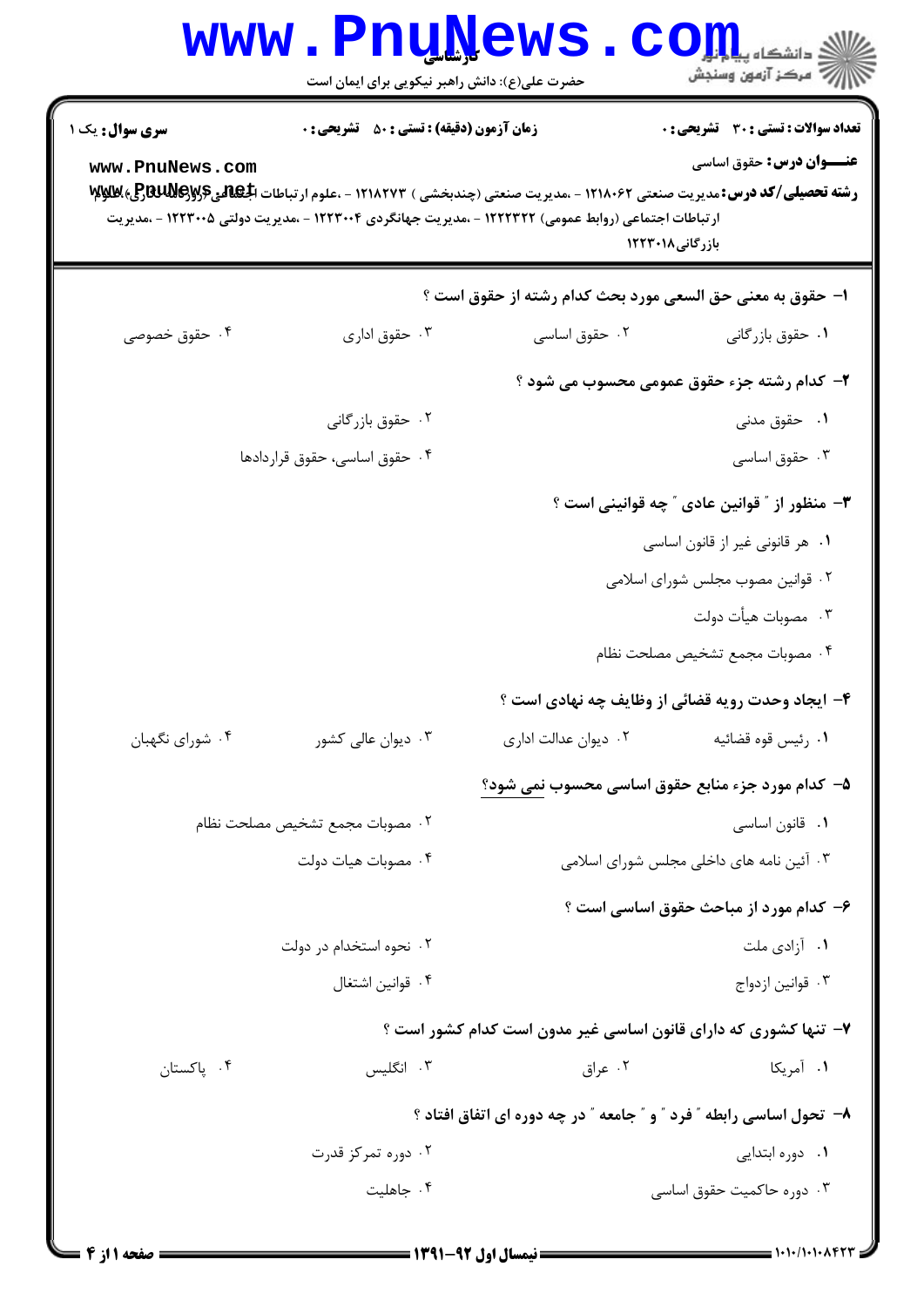|                        | <b>www.PnuNews</b><br>حضرت علی(ع): دانش راهبر نیکویی برای ایمان است                                                                                                                                                                |                                                                         | $\mathbf{C}\mathbf{O}\mathbf{H}$ و دانشگاه پ<br>رآ مرکز آزمون وسنجش |
|------------------------|------------------------------------------------------------------------------------------------------------------------------------------------------------------------------------------------------------------------------------|-------------------------------------------------------------------------|---------------------------------------------------------------------|
| <b>سری سوال : ۱ یک</b> | زمان آزمون (دقیقه) : تستی : 50 ٪ تشریحی : 0                                                                                                                                                                                        |                                                                         | <b>تعداد سوالات : تستي : 30 ٪ تشريحي : 0</b>                        |
| www.PnuNews.com        | <b>رشته تحصیلی/کد درس:</b> مدیریت صنعتی ۱۲۱۸۰۶۲ - ،مدیریت صنعتی (چندبخشی ) ۱۲۱۸۲۷۳ - ،علوم ارتباطات الجهاهی۷وگرSBUW ایکاپا<br>ار تباطات اجتماعی (روابط عمومی) ۱۲۲۲۳۲۲ - ،مدیریت جهانگردی ۱۲۲۳۰۰۴ - ،مدیریت دولتی ۱۲۲۳۰۰۵ - ،مدیریت |                                                                         | <b>عنـــوان درس:</b> حقوق اساسی<br>بازرگانی۱۲۲۳۰۱۸                  |
|                        | ۹– ″ گروه معینی از مردم که در قلمرو معینی تحت حکومت سازمان یافته بین المللی معینی قراردارد ″ چه نامیده می شود؟                                                                                                                     |                                                                         |                                                                     |
| ۰۴ قوه مجريه           | ۰۳ نظام سیاسی                                                                                                                                                                                                                      | ۰ <b>۱</b> دولت میست که امت                                             |                                                                     |
|                        |                                                                                                                                                                                                                                    |                                                                         | ۱۰– اساسی ترین شرط تشکیل یک دولت کدام است ؟                         |
| ۰۴ قوای سه گانه        | $-L_{o}$ . ٣                                                                                                                                                                                                                       | ۰۲ قلمرو جغرافیایی                                                      | ۰۱ قدرت عال <sub>ی</sub> سیاسی                                      |
|                        |                                                                                                                                                                                                                                    | 1۱– از نظر سنت اگوستن حکومت باید به دست چه کسانی سپرده شود ؟            |                                                                     |
| ۰۴ فلاسفه              | ۰۳ روحانيون                                                                                                                                                                                                                        | ۰۲ شخص واحد                                                             | ٠١ طبقه اشراف                                                       |
|                        | ۱۲- ً طبق قانون اساسی جمهوری اسلامی ایران حاکمیت در انحصار چه شخص یا گروهی است ؟                                                                                                                                                   |                                                                         |                                                                     |
| ۰۴ ولی فقیه            | ۰۳ روحانیون                                                                                                                                                                                                                        | ۰۲ خداوند                                                               | ۰۱ ملت                                                              |
|                        | ۱۳- مطابق قانون اساسی جمهوری اسلامی ایران مذهب رسمی کشور چیست و روش تغییر آن به چه نحوی است ؟                                                                                                                                      |                                                                         |                                                                     |
|                        |                                                                                                                                                                                                                                    |                                                                         | ٠١ جعفري اثني عشري – الى الابد غير قابل تعبير است.                  |
|                        |                                                                                                                                                                                                                                    |                                                                         | ۰۲ اسلام - با پیشنهاد رهبری و تایید اکثریت ملت                      |
|                        |                                                                                                                                                                                                                                    | ۰۳ تمامی مذاهب چهارگانه اسلام <sup>—</sup> با رای اکثریت مطلق مردم      |                                                                     |
|                        |                                                                                                                                                                                                                                    |                                                                         | ۰۴ شیعه اثنی عشری - با نظر ولی فقیه                                 |
|                        |                                                                                                                                                                                                                                    | ۱۴- کدام آزادی انسان، مد نظر قانون اساسی جمهوری اسلامی ایران بوده است ؟ |                                                                     |
|                        | ۰۲ آزادی سیاسی                                                                                                                                                                                                                     |                                                                         | ۰۱ آزادی مطلق                                                       |
|                        | ۰۴ آزادي توام با مسئوليت                                                                                                                                                                                                           |                                                                         | ۰۳ آزادی مدنی                                                       |
|                        | ۱۵– طبق اصل ۵۹ قانون اساسی در خواست مراجعه به آراء عمومی در مسائل بسیار مهم سیاسی ، اقتصادی و اجتماعی به چه                                                                                                                        |                                                                         | نحوی انجام می شود؟                                                  |
|                        | ۰۲ با پیشنهاد رئیس جمهور و تایید مقام رهبری                                                                                                                                                                                        |                                                                         | ۰۱ با پیشنهاد مجلس و تایید مقام رهبری                               |
|                        | ۰۴ با پیشنهاد سران سه قوه و تایید مقام رهبری                                                                                                                                                                                       |                                                                         | ۰۳ با تصویب دو سوم مجموع نمایندگان                                  |
|                        | ۱۶– براساس اصل پنجم قانون اساسی  ،حکومت اسلامی در زمان غیبت چگونه اداره می شود ؟                                                                                                                                                   |                                                                         |                                                                     |
|                        | ۰۲ توسط مراجع تقليد                                                                                                                                                                                                                |                                                                         | ۰۱ توسط رئيس جمهور منتخب مردم                                       |
|                        | ۰۴ توسط ولی فقیه عادل                                                                                                                                                                                                              |                                                                         | ۰۳ توسط خداوند                                                      |
| صفحه 2 از 6            |                                                                                                                                                                                                                                    |                                                                         |                                                                     |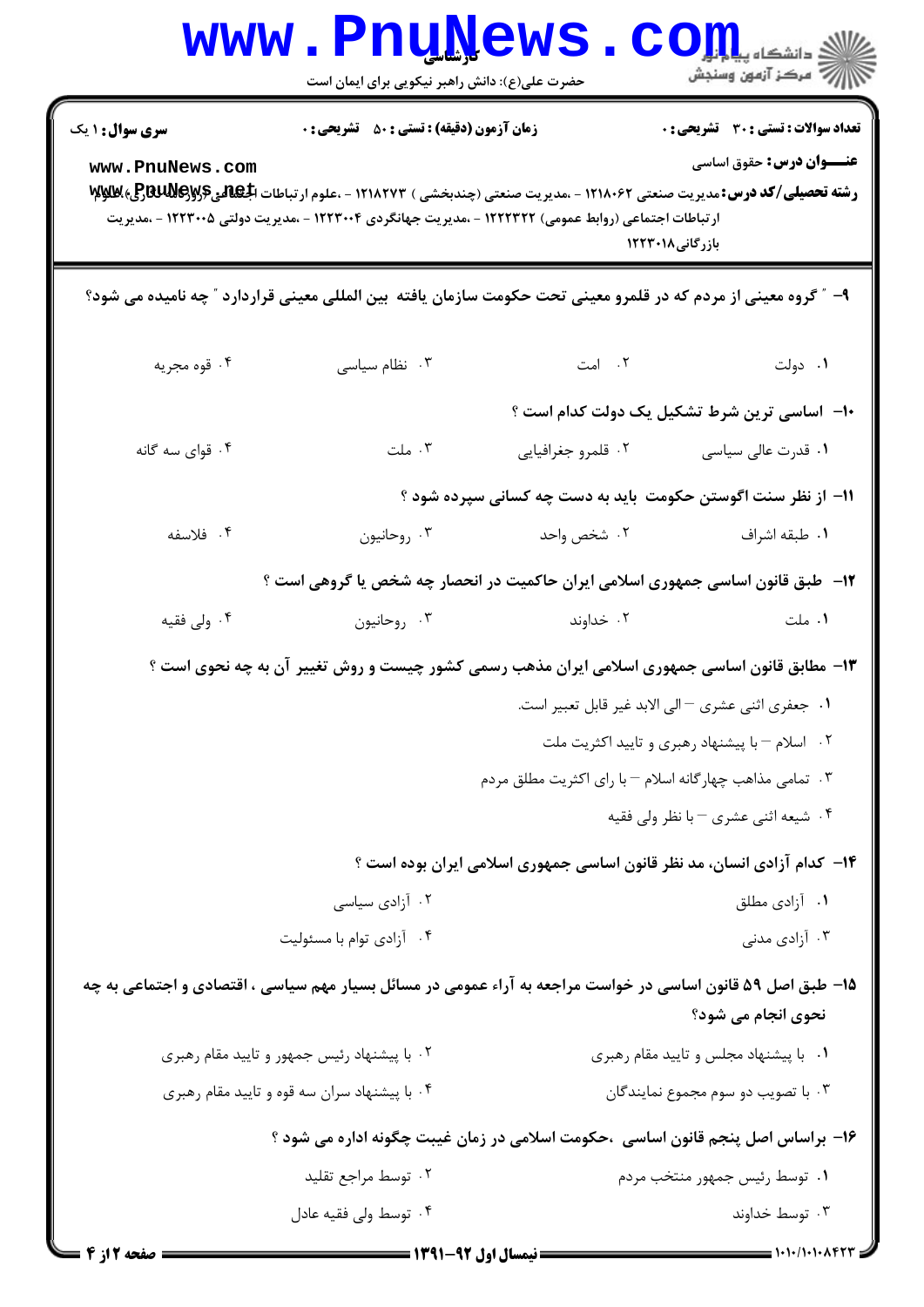|                                           | <b>www.PnuNews</b><br>حضرت علی(ع): دانش راهبر نیکویی برای ایمان است                                                                                        | الا دانشڪاء پيام ہو<br>اڳ مرڪز آزمون وسنڊش                                                                                                                                                                                         |  |
|-------------------------------------------|------------------------------------------------------------------------------------------------------------------------------------------------------------|------------------------------------------------------------------------------------------------------------------------------------------------------------------------------------------------------------------------------------|--|
| <b>سری سوال : ۱ یک</b><br>www.PnuNews.com | <b>زمان آزمون (دقیقه) : تستی : 50 ٪ تشریحی : 0</b><br>ار تباطات اجتماعی (روابط عمومی) ۱۲۲۲۳۲۲ - ،مدیریت جهانگردی ۱۲۲۳۰۰۴ - ،مدیریت دولتی ۱۲۲۳۰۰۵ - ،مدیریت | <b>تعداد سوالات : تستی : 30 ٪ تشریحی : 0</b><br><b>عنـــوان درس:</b> حقوق اساسی<br><b>رشته تحصیلی/کد درس:</b> مدیریت صنعتی ۱۲۱۸۰۶۲ - ،مدیریت صنعتی (چندبخشی ) ۱۲۱۸۲۷۳ - ،علوم ارتباطات ا <b>بگهانی%W</b> y پیلا<br>بازرگانی۱۲۲۳۰۱۸ |  |
|                                           |                                                                                                                                                            | <b>۱۷</b> -   مطابق اصل ۲۲ قانون اساسی در چه صورت تعرض به مال و مسکن اشخاص مجاز است ؟                                                                                                                                              |  |
|                                           | ۰۲ در مواردی که امنیت کشور اقتضاء کند.                                                                                                                     | ٠١ مطلقا مصون از هر گونه تعرض است.                                                                                                                                                                                                 |  |
|                                           | ۰۴ بسته به نظر قاضی دارد.                                                                                                                                  | ۰۳ در مواردی که قانون تجویز کرده است.                                                                                                                                                                                              |  |
|                                           |                                                                                                                                                            | ۱۸– براساس قانون اساسی، نظام اقتصادی کشور ایران در چند بخش تنظیم شده است؟                                                                                                                                                          |  |
|                                           | ۰۲ دو بخش دولتی و خصوصی                                                                                                                                    | ۰۱ سه بخش دولتی ، تعاونی و اسلامی                                                                                                                                                                                                  |  |
|                                           | ۰۴ سه بخش دولتی ، خصوصی و تعاونی                                                                                                                           | ۰۳ دو بخش دولتی و تعاونی                                                                                                                                                                                                           |  |
|                                           |                                                                                                                                                            | ۱۹– اصلی ترین روش اعمال حاکمیت ملت در جمهوری اسلامی ایران کدام گزینه است ؟                                                                                                                                                         |  |
|                                           | ۰۲ از طریق انتخابات                                                                                                                                        | ۰۱ شرکت در تظاهرات                                                                                                                                                                                                                 |  |
|                                           | ۰۴ اعلام حمايت از دولت                                                                                                                                     | ۰۳ تاييد تصميمات دولت                                                                                                                                                                                                              |  |
|                                           |                                                                                                                                                            | ۲۰- تعداد نمایندگان مجلس هر ۱۰ سال یکبار حداکثر چند نفر می تواند اضافه گردد ؟                                                                                                                                                      |  |
| ۰۴ نفر                                    | ۲۰ ۲۰ نفر                                                                                                                                                  | ۰۱ محدودیتی ندارد.<br>۰۰ ۱۰ نفر                                                                                                                                                                                                    |  |
|                                           |                                                                                                                                                            | ۲۱– این که مجلس می تواند در عموم مسائل در حدود مقرر در قانون اساسی، قانون وضع نماید بیانگر چه اصلی است ؟                                                                                                                           |  |
|                                           | ٠٢ صلاحيت اختياري وضع قانون                                                                                                                                | ٠١. صلاحيت خاص وضع قانون                                                                                                                                                                                                           |  |
|                                           | ۰۴ صلاحیت تکلیفی در وضع قانون                                                                                                                              | ٠٣ صلاحيت عام مجلس در وضع قانون                                                                                                                                                                                                    |  |
|                                           |                                                                                                                                                            | ۲۲- رئیس جمهور برای پاسخ به سوال نمایندگان ظرف چه مدتی باید در مجلس شورای اسلامی حاضر شود؟                                                                                                                                         |  |
|                                           | ۰۰ ۱۰روز                                                                                                                                                   | ۰۱ یک ماه                                                                                                                                                                                                                          |  |
|                                           | ۰۴ با نظر مجلس تعیین می شود.                                                                                                                               | ۰۰ ۲۰ روز                                                                                                                                                                                                                          |  |
|                                           |                                                                                                                                                            | ۲۳– نحوه انتخاب اعضاء حقوقدان  شورای نگهبان به چه صورت است ؟                                                                                                                                                                       |  |
|                                           | ۰۲ توسط رئيس قوه قضائيه                                                                                                                                    | ۰۱ توسط رهبر                                                                                                                                                                                                                       |  |
|                                           | ۰۴ با پیشنهاد رئیس قوه قضائیه و رای مجلس                                                                                                                   | ۰۳ توسط رئيس جمهور                                                                                                                                                                                                                 |  |
|                                           |                                                                                                                                                            | ٢۴- تفسير قانون اساسي از وظايف كدام مرجع است ؟                                                                                                                                                                                     |  |
|                                           | ۰۲ مجلس شورای اسلامی                                                                                                                                       | ۰۱ رئیس جمهور                                                                                                                                                                                                                      |  |
|                                           | ۰۴ مجمع تشخيص مصلحت نظام                                                                                                                                   | ۰۳ شورای نگهبان                                                                                                                                                                                                                    |  |
|                                           |                                                                                                                                                            |                                                                                                                                                                                                                                    |  |